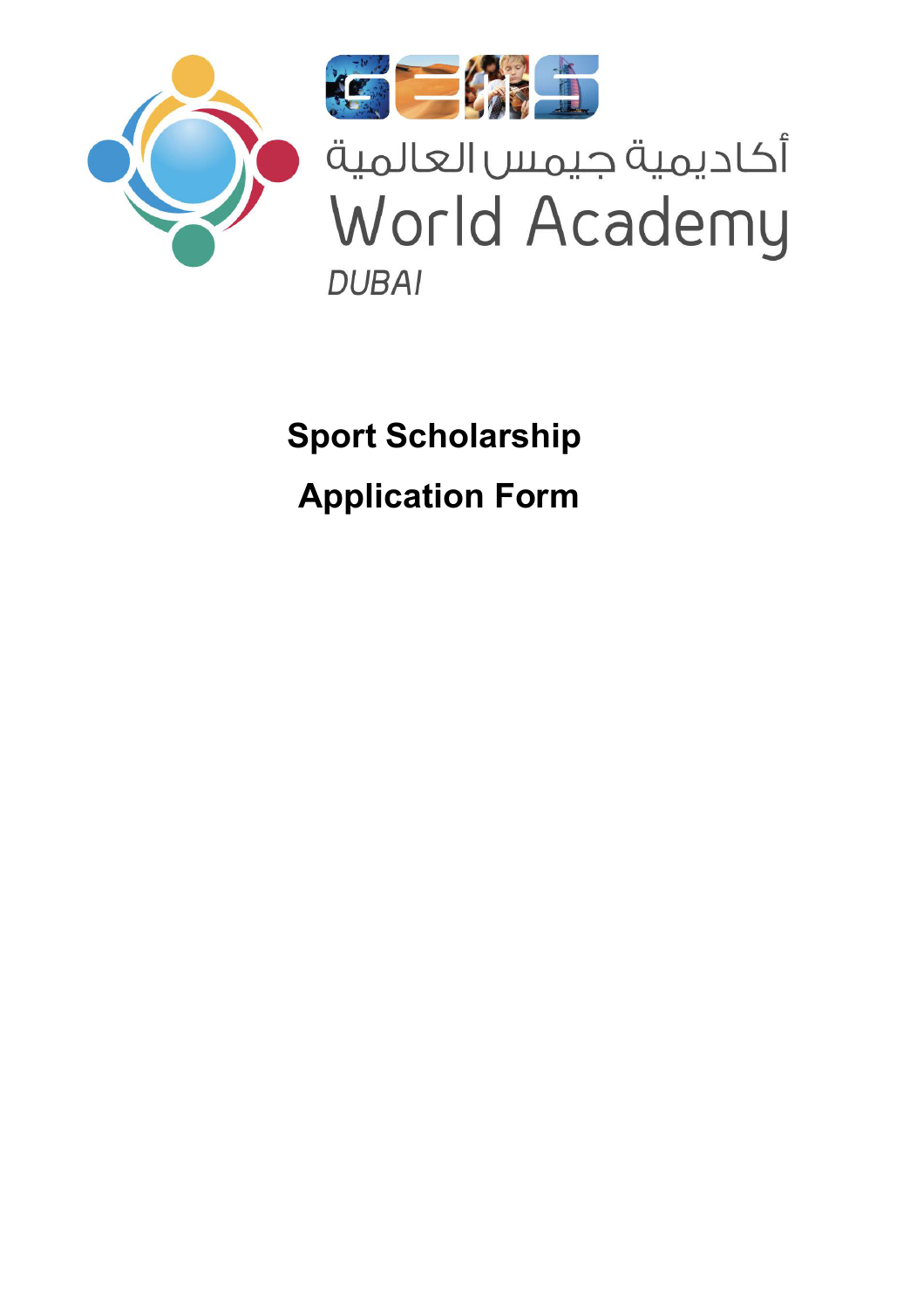## **Personal Details**

| <b>Student Name:</b>        |
|-----------------------------|
| <b>Student Grade:</b>       |
| Date First Enrolled at GWA: |

| Date of Birth:    | Age:                     |
|-------------------|--------------------------|
| Parent Name:      | Parent Email:            |
| Telephone Number: | Mobile Telephone Number: |
| Email Address:    |                          |

# **Sporting Details:**

| Chosen Sport(s):                                                                                                                        |             |                                                                                                                           |  |  |
|-----------------------------------------------------------------------------------------------------------------------------------------|-------------|---------------------------------------------------------------------------------------------------------------------------|--|--|
| Number of years participating in this sport:                                                                                            |             |                                                                                                                           |  |  |
| Current club:                                                                                                                           |             |                                                                                                                           |  |  |
| Playing position:                                                                                                                       |             |                                                                                                                           |  |  |
|                                                                                                                                         |             | If you compete in an individual sport, please complete the following:                                                     |  |  |
|                                                                                                                                         |             |                                                                                                                           |  |  |
| Name of Current Coach (if you have more than one coach, please provide details for the one with<br>whom you have most regular contact): |             |                                                                                                                           |  |  |
| Email Address:                                                                                                                          |             |                                                                                                                           |  |  |
| <b>Contact Number:</b>                                                                                                                  |             |                                                                                                                           |  |  |
| Playing / Performance Level: Please tick the appropriate boxes to show all the level(s)                                                 |             |                                                                                                                           |  |  |
| at which you have represented your sport.                                                                                               |             |                                                                                                                           |  |  |
| <b>LEVEL</b>                                                                                                                            | <b>TICK</b> | Supplementary Information e.g. age group, level of team                                                                   |  |  |
|                                                                                                                                         |             | (e.g.1st XI), competitions, and in what year(s), whether in team<br>or squad and number of times selected if appropriate. |  |  |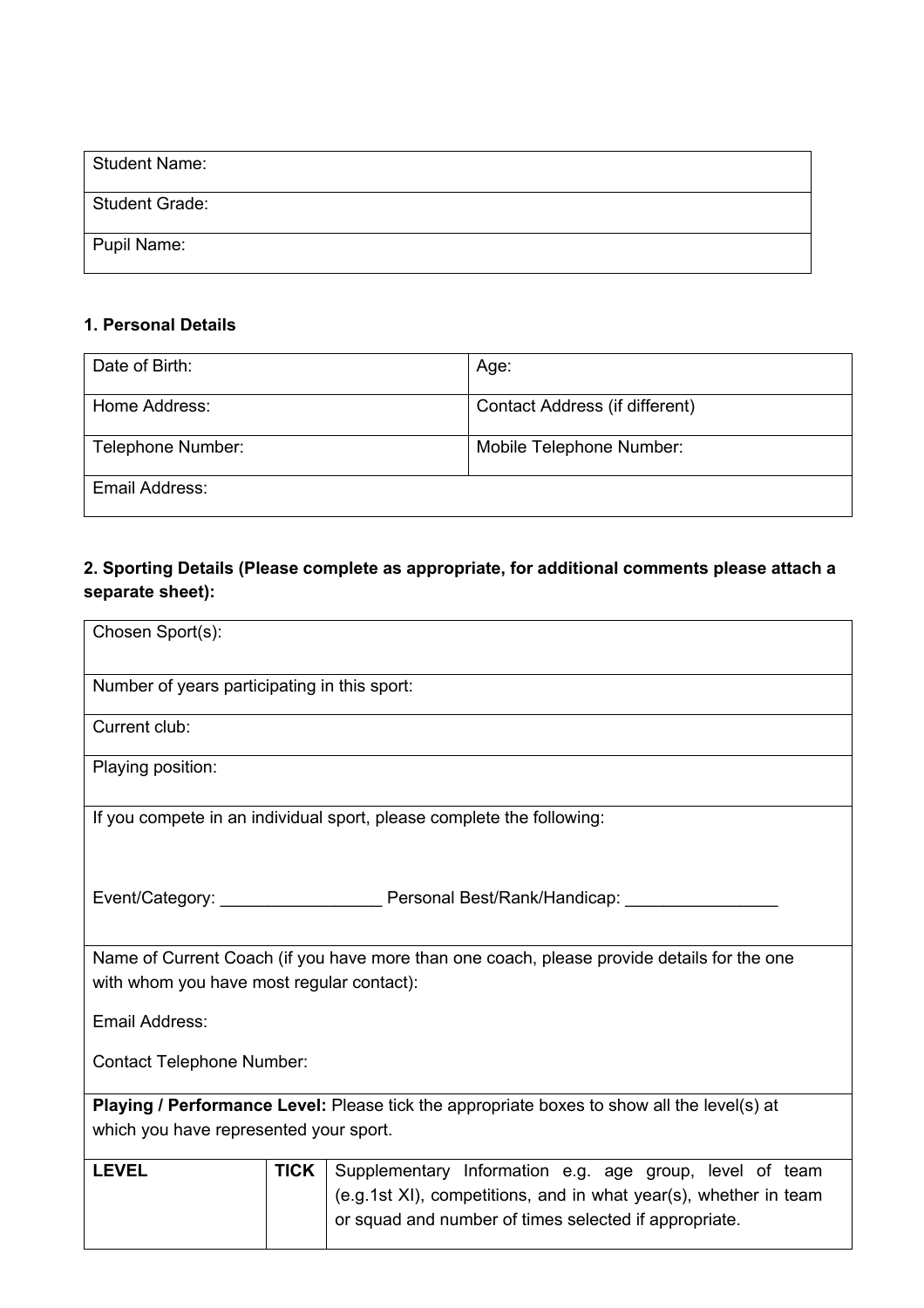| <b>School Team</b>                             |                                                                                                            |
|------------------------------------------------|------------------------------------------------------------------------------------------------------------|
| <b>Club Team</b>                               |                                                                                                            |
| <b>Regional Squad</b>                          |                                                                                                            |
| <b>Age Group Squad</b>                         |                                                                                                            |
| <b>Representation at</b><br>regional/UAE level |                                                                                                            |
|                                                | Sporting ability (please include personal best performances, finishing, competition dates as appropriate): |
|                                                |                                                                                                            |
|                                                |                                                                                                            |
|                                                |                                                                                                            |
|                                                |                                                                                                            |
|                                                |                                                                                                            |
|                                                |                                                                                                            |
|                                                |                                                                                                            |
|                                                |                                                                                                            |
|                                                |                                                                                                            |

Sporting achievements over the last two years (please include personal best performances, finishing positions, competition dates as appropriate and contribution to sport at Foremarke):